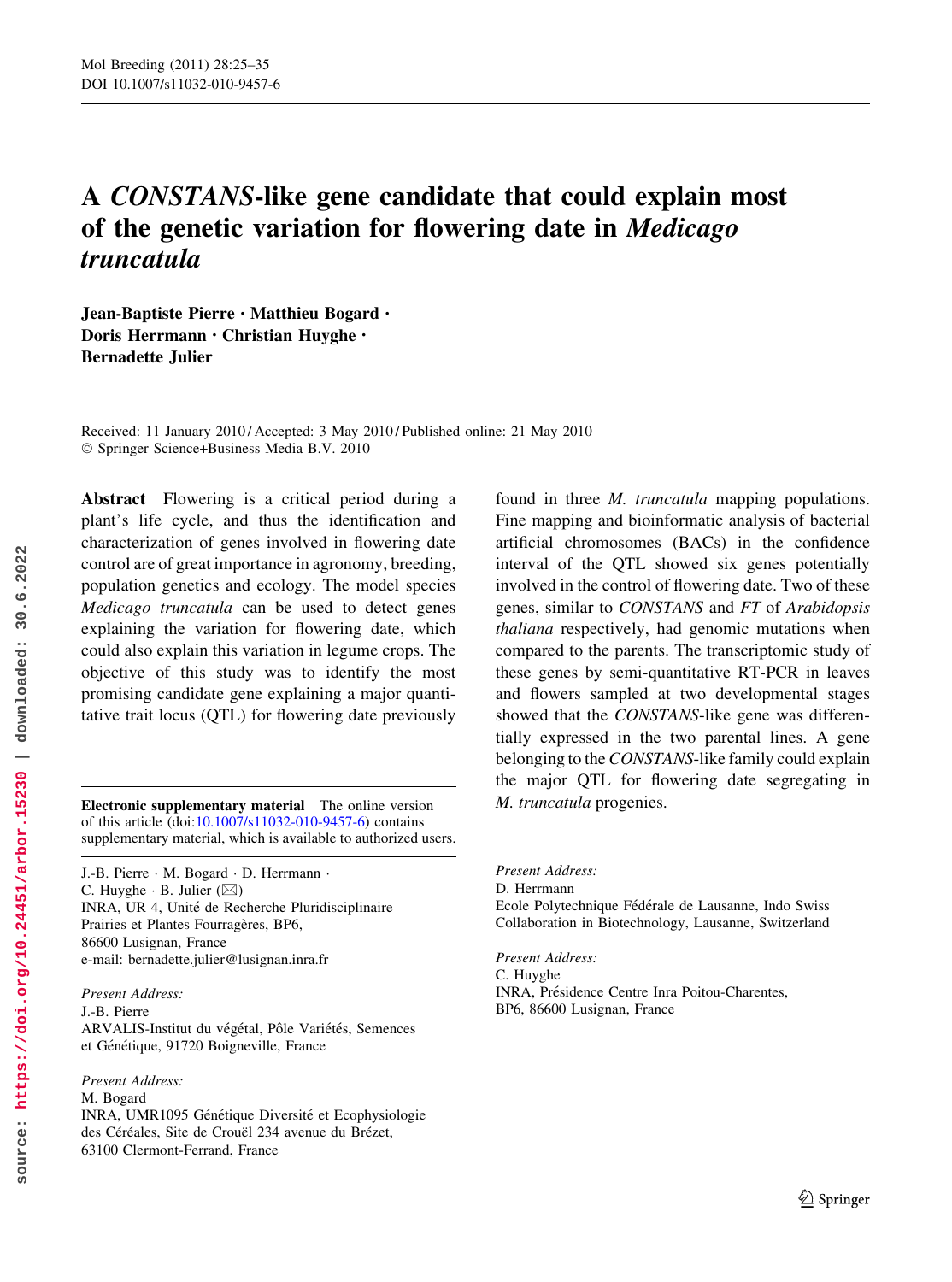**Keywords** Fine mapping  $\cdot$  Expression study  $\cdot$ Legume - QTL

## Introduction

An alfalfa (Medicago sativa) relative, Medicago truncatula, was proposed as a model plant for legume genomics because it possesses a number of interesting characteristics for both molecular and classical genetics (Barker et al. 1990). Phylogenetically close to the Vicieae tribe that includes alfalfa, clovers (Trifolium sp.), pea (Pisum sativum) and faba bean (Vicia faba), M. truncatula has a strong degree of synteny with tetraploid or diploid alfalfa and pea (Julier et al. 2003; Choi et al. 2004; Aubert et al. 2006). Key attributes of M. truncatula include diploidy and autogamous fertilization, a small genome size of 470 Mb/1C, a rapid reproductive cycle, a high level of diversity, a large number of available populations and a well-characterized nitrogen-fixing symbiont, Sinorhizobium meliloti (Cook 1999; Young et al. 2005). Several tools for molecular genetics and genomics have recently been developed, including mapping populations, markers and genetic maps (Huguet et al. 2007), mutant collections (Tadege et al. 2005), cDNA and genomic libraries (Nam et al. 1999; Gamas et al. 2006; Park and Nam 2006), sequences (Young et al. 2005) and efficient methods of transformation (Chabaud et al. 1996; Trinh et al. 1998). Genetic and genomic resources offer the possibility of studying this model species before investigating genetic bases of traits in the cultivated legume species (Bell et al. 2001).

The flowering process has been analyzed in the model plant Arabidopsis thaliana. Four major pathways were identified using genetic and molecular dissections of flowering date mutants: the photoperiod, the autonomous, the gibberelin and the vernalization pathways (Komeda 2004). Many genes are described for their effect on a specific step leading to flowering in interaction with growing conditions.

Genetic variation for flowering date was described in a range of accessions of M. truncatula (Delalande et al. 2004; Julier et al. 2007). Genetic determinism of flowering date was studied in a recombinant inbred lines (RILs) population obtained from the cross of two parental lines (Jemalong6 and DZA315.16)

which differed in flowering date (Julier et al. 2007). It showed that a major quantitative trait locus (QTL) on chromosome 7 explained between 35.8 and 59.2% of the variation for flowering date. More recently, a QTL at the same location was identified in two other mapping populations, in which it explained between 11 and 34% of the variation (Pierre et al. 2008).

The objectives of this study were (1) to carry out a fine mapping analysis on a population derived from Jemalong6 and DZA315.16, in order to determine the position of the QTL more accurately on chromosome 7 and to reduce its confidence interval, (2) to search for candidate genes in the confidence interval using available M. truncatula bacterial artificial chromosome (BAC) sequences and their annotations, and (3) to analyze the sequence and the expression of these candidate genes in both parental lines in order to finally produce a strong hypothesis of the most probable one to cause the flowering date QTL.

## Materials and methods

Plant material for QTL analysis

In a previous QTL analysis (Julier et al. 2007; Pierre et al. 2008), the RIL population LR4 from the cross Jemalong $6 \times$  DZA315.16 was used. A major QTL for flowering date and other morphogenetic traits was detected on chromosome 7 at positions varying from 56.3 to 57.8 cM depending on the season and the year. A confidence interval of 7.54 cM was defined around this QTL region. Among the 199 RILs in the LR4 population, a F6 line that was heterozygous in the region of the QTL on chromosome 7 and homozygous elsewhere was identified (line 105). It was self-pollinated and produced about 2000 F7 seeds. This generation is subsequently called a pseudo-F2 generation because it segregates as a F2 generation on the heterozygous portion. These seeds were manually scarified with sandpaper and placed in Petri dishes for imbibition for 24 h at room temperature. Seedlings were vernalized for 7 days at  $4^{\circ}$ C and were transferred to a greenhouse on 3 May 2006. The experiment was stopped on 21 July 2006, when all plants had flowered. The plants were grown under natural day-length that increased from 14 h 23 min to 15 h 46 min during the experiment. The temperature in the greenhouse ranged from 18 to  $35^{\circ}$ C, the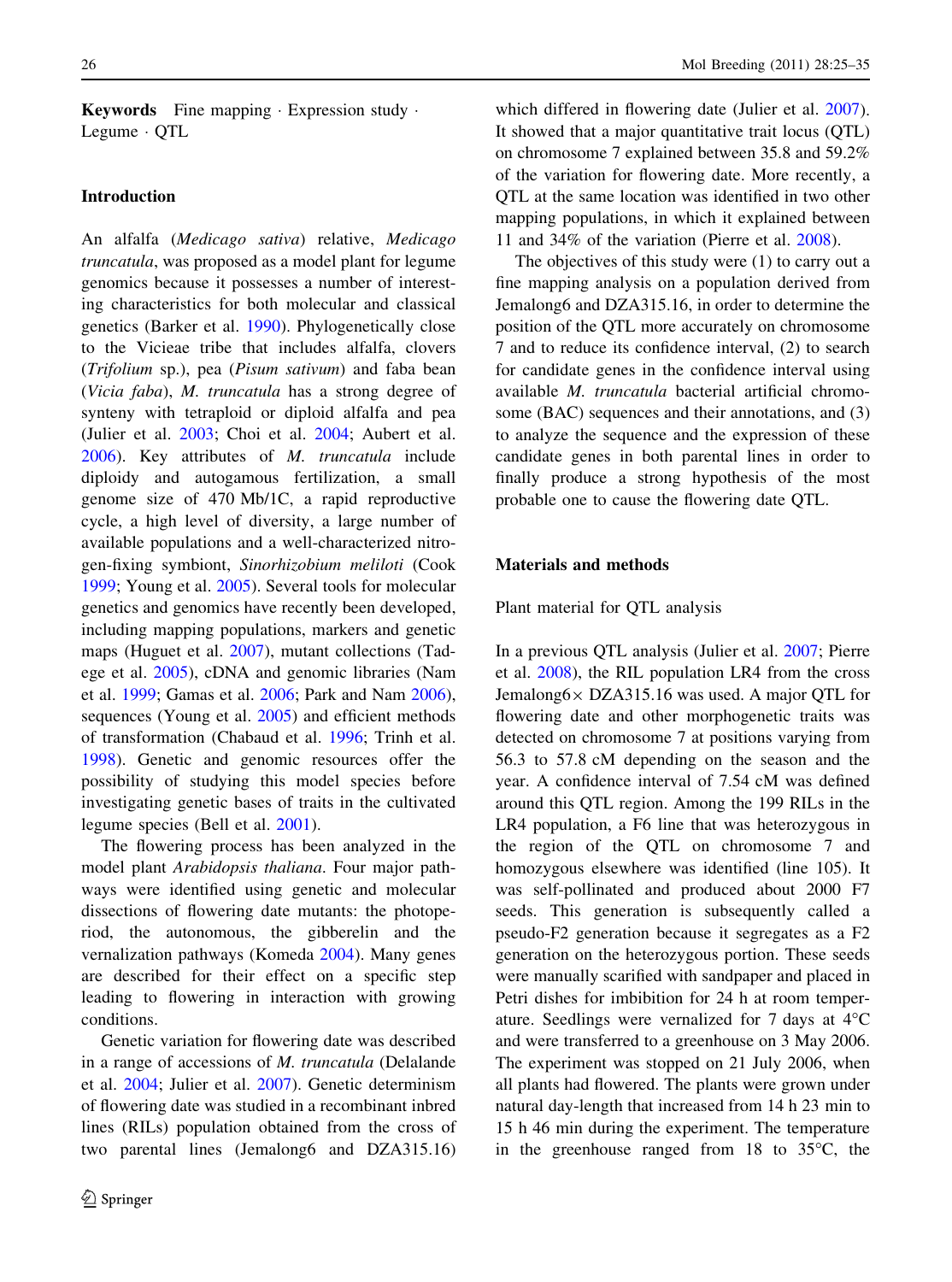minimum temperature varied from 9 to  $25^{\circ}$ C, and the maximum from 26 to 45 $\degree$ C. Flowering date was individually recorded when the first flower on the primary branch opened (Moreau et al. 2006) and expressed in degree-days ( $\degree$ C.D) above  $0\degree$ C from the time of planting. In total, 1,640 plants were observed.

#### Genetic mapping

Genomic DNAs from the plants of the pseudo-F2 population were extracted according to Cheung et al. (Cheung et al. 1993). Two markers (MTIC040 and MTIC714) flanking the confidence interval (7.54 cM) of the QTL detected in the F6 generation (Julier et al. 2007) were genotyped on the 1,640 plants of the pseudo-F2 generation to identify recombinant plants. PCR was performed in a  $6.5$ - $\mu$ l volume containing 25 ng of genomic DNA, 500 nM of reverse primer, 50 nM of forward primer with an extended M13 tail, 523 nM of labelled M13 primer and 830  $\mu$ M dNTP, and amplicons were visualized on a ABI PRISM 3100 Genetic Analyzer (Applied Biosystems). Markers are described in Electronic Supplementary Material 1 along with melting temperature and PCR product length for the Jemalong6 and DZA315.16 alleles.

The markers MTIC714, which corresponds to mtgsp002g05, and MTIC040 are located on the integrated genetic map from the University of Minnesota [\(http://www.medicago.org/genome/map.](http://www.medicago.org/genome/map.php) [php\)](http://www.medicago.org/genome/map.php). All contigs inside the confidence interval of the QTL detected in F6 were listed according to the physical map of M. truncatula [\(http://www.](http://www.medicago.org) [medicago.org\)](http://www.medicago.org). One marker per contig was chosen using information collected on the website [http://](http://www.medicago.org/genome/downloads.php) [www.medicago.org/genome/downloads.php.](http://www.medicago.org/genome/downloads.php) Finally, ten SSR markers and two polymorphic gene sequences (''CONSTANS-like'' and ''ABA-responsive'') were used to map the contigs (Electronic Supplementary Material 1). PCR was performed in a 25-µl volume containing 50 ng of genomic DNA,  $0.2 \mu M$  of each primer (including labelled M13 primer), 200  $\mu$ M dNTP,  $1 \times$  Buffer  $10 \times$ , 2 mM MgCl<sub>2</sub>, and 0.625 units of Taq polymerase. A MJ Research PTC-100TM was used for amplification with the following PCR profile: 94 $\degree$ C for 4 min, followed by 35 cycles of 94 $\degree$ C for 1 min, optimal melting temperature for 1 min,  $72^{\circ}$ C for 1.5 min, and a final extension at  $72^{\circ}$ C for 5 min. Electrophoreses were performed on a LI-COR Gene

ImagIR2 DNA analyzer system. Markers were genotyped on the recombinant plants of the pseudo-F2 population and a map was constructed with Carthagene software (de Givry et al. 2005) using a segregation ratio of 1:2:1. A  $\chi^2$  test was performed to verify that marker segregation followed the expected ratio. The linkage map was constructed using the Haldane map function and drawn with Biomercator software (Arcade et al. 2004).

#### QTL analysis

Four classes of genotypes were defined: one with the homozygous genotypes for the alleles Jemalong6 for the two markers MTIC040 and MTIC714, one with the homozygous genotypes for the alleles of DZA315.16, one with the heterozygous genotypes and finally a class of genotypes that showed a recombination between MTIC040 and MTIC714. An analysis of variance was performed using the first three classes to demonstrate the statistical differences between classes for flowering date. QTL analysis by simple interval mapping (Lander and Botstein 1989) with 0.1-cM intervals was performed using the package R-QTL with R software v2.4.1 (Broman et al. 2003). A Bayesian confidence interval was built to determine the position of the QTL (Manichaikul et al. 2006).

#### Candidate gene selection

Candidate genes were selected within the confidence interval of the QTL defined on the pseudo-F2 population, using an in-silico approach. The aminoacid sequence predictions of the 573 genes carried by the 44 BACs located in the confidence interval of the QTL were obtained from IMGAG [\(http://www.](http://www.medicago.org/genome/downloads.php) [medicago.org/genome/downloads.php\)](http://www.medicago.org/genome/downloads.php) or Fgenesh [\(http://www.tigr.org/tigr-scripts/medicago/gbrowse\\_](http://www.tigr.org/tigr-scripts/medicago/gbrowse_bacs.pl) [bacs.pl\)](http://www.tigr.org/tigr-scripts/medicago/gbrowse_bacs.pl). These amino-acid sequences were then analyzed with BLASTp using the Uniprot-Swissprot database with default parameters  $(E \text{ value} = 1e-6,$ Blosum62 matrix). Results were analyzed considering a gene list obtained from literature dealing with flowering date in model species (Putterill et al. 2004a; Hecht et al. 2005). Only sequences with strong similarities ( $E$  value  $\lt$  0.001) to genes from this list were selected. To ensure that these predicted genes were expressed, a BLASTn of these candidate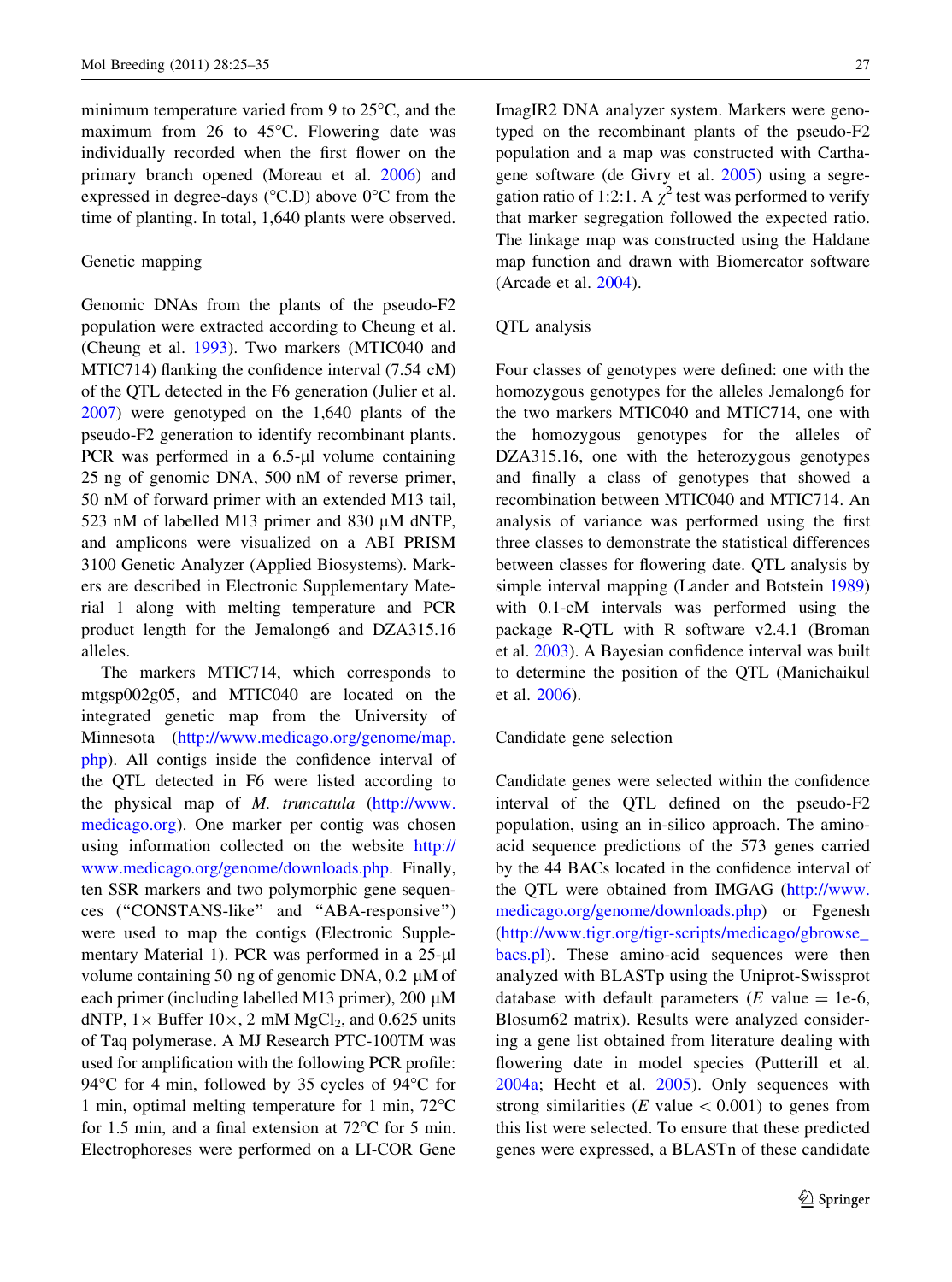genes was performed on the Legume EST database ([http://www.comparative-legumes.org/lis/blast](http://www.comparative-legumes.org/lis/blasttool.html) [tool.html\)](http://www.comparative-legumes.org/lis/blasttool.html). Genomic and coding sequences of the selected genes were obtained from the IMGAG database [\(http://www.tigr.org/tigr-scripts/medicago/](http://www.tigr.org/tigr-scripts/medicago/IMGAG/imgag_annotator.pl?browse=1) [IMGAG/imgag\\_annotator.pl?browse=1\)](http://www.tigr.org/tigr-scripts/medicago/IMGAG/imgag_annotator.pl?browse=1).

# Sequencing of the candidate genes

In order to detect sequence polymorphism between the two parental lines, gene sequencing was conducted on leaves sampled on 5 April 2005 at the beginning of flowering on plants grown in the greenhouse, on mRNA and/or on genomic DNA. Primers (Electronic Supplementary Material 2) were defined to sequence a portion of the six candidate genes, containing exons and sometimes introns (Electronic Supplementary Material 3). PCR products were sequenced after purification by Millegen (Labège, France). The whole gene cDNA sequence, resulting from both the sequenced cDNA and the cDNA predicted from gDNA, was translated into amino acids using ExPasy (<http://www.expasy.org>). With the amino acid sequence, a BLASTp search was performed based on the UniProtKB database and a Blosum62 matrix [\(http://beta.uniprot.org](http://beta.uniprot.org)) to verify the predicted protein function. For one candidate gene that was similar to the CONSTANS-like gene family of A. thaliana, it was important to know its similarity with the groups within this family (Griffiths et al. 2003). Its amino acid sequence was compared to the CONSTANS-like genes of A. thaliana using standard settings of ClustalW provided by EMBL-EBI, except that UPGMA clustering was used instead of neighbour-joining ([http://www.ebi.ac.uk/Tools/](http://www.ebi.ac.uk/Tools/clustalw2/index.html) [clustalw2/index.html](http://www.ebi.ac.uk/Tools/clustalw2/index.html)).

#### Plant material for transcriptomic study

Plant material was sampled in winter 2005–2006 in a growth chamber trial carried out to study line and photoperiod effects on flowering date (Pierre et al. 2008). Jemalong6 and DZA315.16 only were sampled in the 12-h day-length treatment. In this trial, a significant difference for flowering date was observed between the two lines. Samples of leaves were harvested before (29 November 2005) and at the beginning of flowering (11 January 2006), and flowers were sampled at the beginning of flowering,

on six plants of each line. Samples of each organ and developmental stage for each line were placed in liquid nitrogen.

Transcriptomic study by semi-quantitative RT-PCR

The objective was to evaluate the expression of the six candidate genes included in the confidence interval. The internal control chosen was MSC27, a housekeeping gene frequently used for transcriptomic studies in Medicago sp. (Crespi et al. 1994). Total RNA extraction was conducted with RNeasy kit (Qiagen) after grinding in liquid nitrogen. RNAs were then treated with DNase and retrotranscripted using ''DNeasy'' and ''Superscript first strand synthesis'' kits (Invitrogen) respectively, according to the manufacturer's instructions. Primers (Electronic Supplementary Material 4) used to amplify candidate genes were designed to anneal in exon sequences with Oligo6 software (Molecular Biology Insights, Inc. Cascade, CO, USA). They were designed to have an average length of 20 nucleotides, melting temperature between 57 and  $62^{\circ}$ C and theoretical PCR amplicon size different from those of the control gene (MSC27) and the genomic DNA. PCR amplicons were sequenced after purification by Millegen (Labège, France) and the sequences were aligned with the CDS prediction sequences to make sure that the targeted genes were amplified. The PCR conditions were chosen so that none of the PCR products analyzed reached a plateau at the end of the amplification protocol, and that the two sets of primers used in each reaction did not compete with each other. We performed a competition control for each targeted gene by amplifying the same sample at the same time in the presence of specific primers for either the targeted gene or the internal control MSC27, and for both together (Marone et al. 2001). The samples were then run on the same agarose gel for quantification. When competition was detected, primer concentration was adjusted. PCRs were performed in PTC100 and PTC200 thermocyclers (MJ Research Inc.) using ''Taq platinium'' kits (Invitrogen) as follows: cDNA (2 ng/ $\mu$ l), buffer1 $\times$ , 200  $\mu$ M dNTP, 0.05  $\mu$ M of each  $MSC27$  forward and reverse primers, 0.2  $\mu$ M of forward and reverse primers of each target gene, 0.625 units of Taq polymerase, optimal concentration of  $MgCl<sub>2</sub>$ , and ultra-pure water to adjust final volume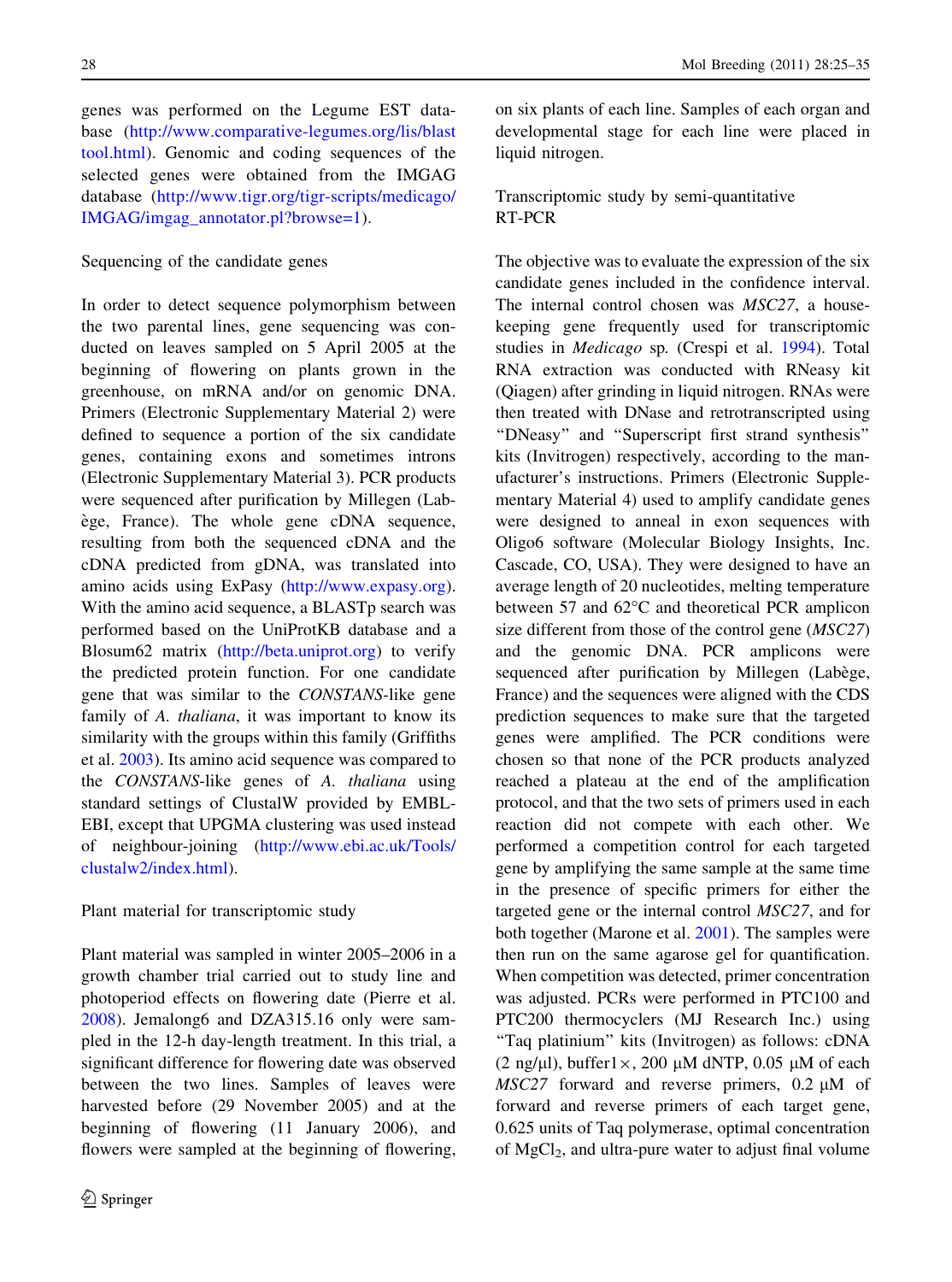to 25 µl. Optimum PCR conditions for each candidate gene are described in Electronic Supplementary Material 4. PCR products were loaded onto ethidium bromide-stained 2% agarose gel in  $0.5 \times$  TBE buffer. A 100-bp DNA ladder was run on each gel to confirm expected molecular weight of the amplification product. Each set of reactions included a no-sample negative control and a genomic DNA positive control. Images of the RT-PCR ethidium bromide-stained agarose gels were acquired with a ST-50 camera (Fisher Bioblock Scientific) and quantification of the bands was performed using ImageQuant 5.0 software (Molecular Dynamics<sup>©</sup>, 1998). Band intensity was expressed in pixel absorbance units. The expression ratio between the target gene whose expression had to be determined and the internal control gene (MSC27) was calculated to take into account initial variations in sample concentration. Mean and standard deviation of expression ratio on the six repetitions for each organ and developmental stage of each line were calculated after normalization. A Student's t-test was carried out to test the effect of lines on expression ratio.

#### Kinetic of *MtCO* expression

Among the six genes identified in the QTL interval, one was similar to CONSTANS-like (CO). This gene is known to be differentially expressed in the course of the day, with an increase in expression during the light period and a decrease during the dark period. The analysis of expression of  $MtCO$  was carried out on the two parental lines five times in the course of 1 day at a vegetative stage.

Seeds of Jemalong6 and DZA315.16 were manually scarified with sandpaper and sown in Petri dishes on 27 June 2007 for imbibition for 24 h. After imbibition, they were vernalized at  $4^{\circ}$ C for 3 days. Seeds were transplanted into pots in a greenhouse on 2 July 2007. The experimental design comprised three randomized blocks, each including five plants. On 24 July 2007, samples of leaves (youngest mature leaf on a primary branch) were collected from three individual plants of each line at 6:30 a.m., 10:30 a.m., 2:30 p.m., 6:30 p.m. and 10:30 p.m. and placed on ice. Sunrise was at 6:30 a.m. and sunset was at 9:42 p.m. Samples were then stored at  $-80^{\circ}$ C. Extraction and semi-quantitative RT-PCR of these samples was performed as described above. Means and standard deviations for expression ratio at each sampling time of each line were calculated

after normalization. A Student's t-test was carried out to test the effect of lines on expression ratio.

## Results

Phenotypic data in the pseudo-F2 population

The flowering date of the population ranged from 700 to  $1,302^{\circ}$ C.D with a mean of 979 $^{\circ}$ C.D. Homozygous genotypes with the Jemalong6 alleles flowered around  $946^{\circ}$ C.D, homozygous genotypes with the DZA315.16 alleles flowered around  $1,026^{\circ}$ C.D, while heterozygous genotypes flowered around 972 °C.D (Electronic Supplementary Material 5). The analysis of variance of plants genetically fixed inside the QTL (homozygous with the alleles of Jemalong6, homozygous with the alleles of DZA315.16 and heterozygous at both MTIC040 and MTIC714) showed a significant difference between the classes  $(P < 0.001)$ . This analysis also showed a partial dominant effect of the Jemalong6 allele ( $P < 0.001$ ).

Fine mapping and QTL detection

A new map of the QTL region was built with the addition of 12 molecular markers genotyped on the 217 recombinant genotypes. This map has a length of 7.5 cM with a distance between markers ranging from 0 to 4.3 cM (Fig. 1). Some markers were located at the same position as CONSTANS-like, ABA and MTIC720 on one hand and MTGSP2e05 and MTIC705 on the other hand. A QTL for flowering date was detected at 1.3 cM near markers ABA/CONSTANS-like/MTIC720 with a LOD score of 40.6. A confidence interval, representing a (1– LOD) unit decrease from the maximum LOD score, spanned 2.4 cM between markers MTIC719 and 19|15a (Fig. 1).

#### Selection of candidate genes

Within the confidence interval of the QTL delimited by MTIC719 and 19|15a markers, 44 BACs were identified, carrying 573 genes predicted by IMGAG. After a BLASTp analysis of all 573 genes, six genes promoting flowering were selected as candidates (Electronic Supplementary Material 2).  $MtCO$  has a strong similarity to CONSTANS of A. thaliana, in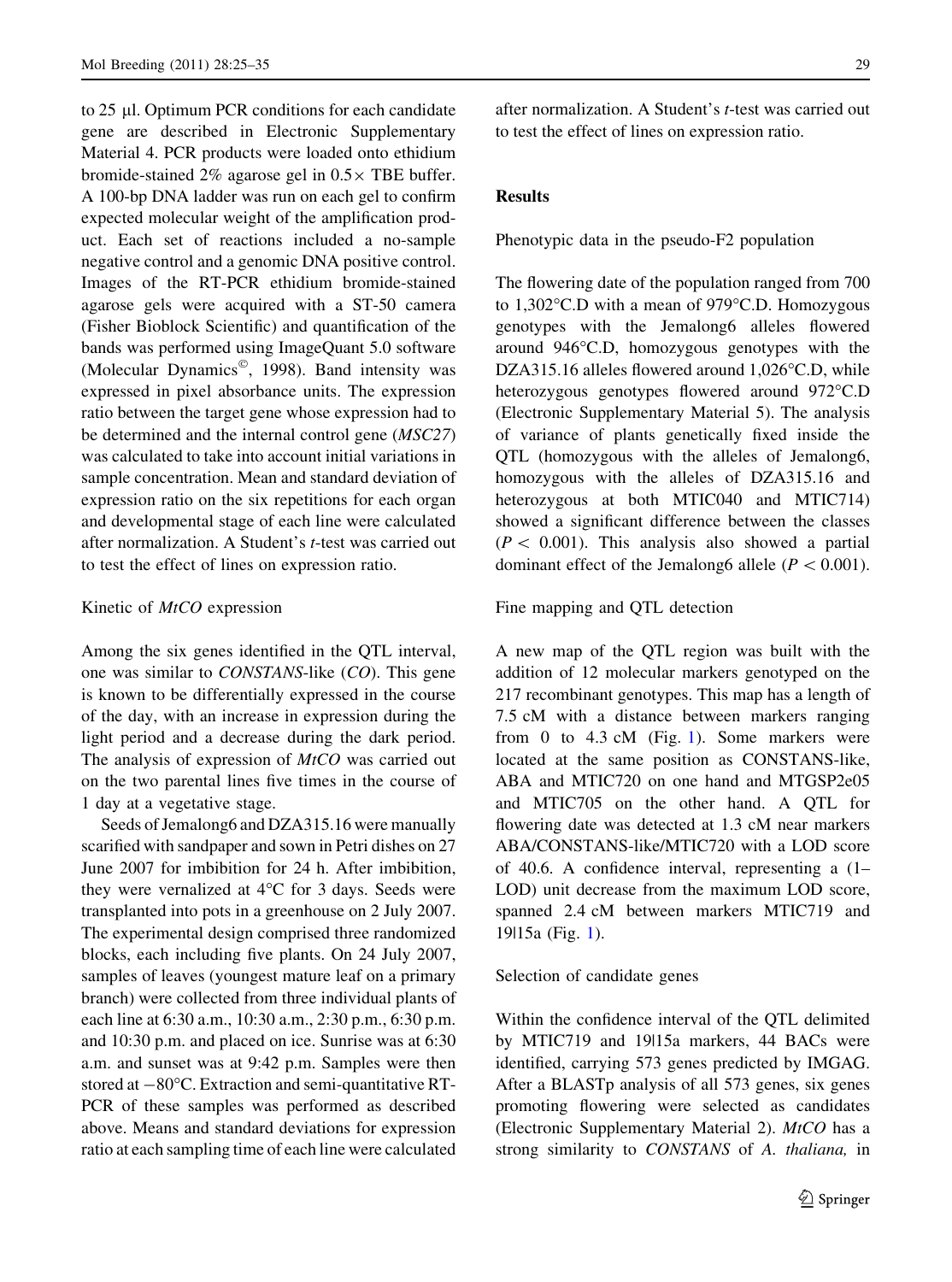

Fig. 1 Fine mapping of the major QTL for flowering date on chromosome 7 in a pseudo-F2 population from the cross Jemalong6 $\times$ DZA315.16. The position of the markers is presented in centiMorgans. The *arrow* indicates the confidence interval



Fig. 2 Clustering of CONSTANS-like of M. truncatula genotype Jemalong6 (MtConstans) with CONSTANS (Co) or CONSTANS-like genes (Col) of A. thaliana on the basis of amino acid sequences

which it is considered a key gene controlling the flowering switch by being involved in photoperiodism perception (Griffiths et al. 2003). The amino-acid sequence of MtCO was clustered together with COL14 and COL15 of A. thaliana (Fig. 2), i.e. among CONSTANS-like-genes declared as group III (Griffiths et al. 2003). In addition, the BLASTp search revealed a minimum E-value of 8E-30 and 3E-17 for COL14 and COL15, respectively, whereas CON-STANS protein of A. thaliana (Q39057) showed a considerably higher E-value of 8E-4. MtFD showed a strong similarity with FD of A. thaliana. This gene encodes a transcription factor (b-ZIP) interacting with Flowering Locus T (FT) protein in the shoot apical meristem to induce sequential expression of floral identity genes (Blazquez 2005). Three FT genes  $(MtFTa, MtFTb, MtFTc)$  located in a cluster on BAC AC123593 showed high similarity with FT of A. thaliana and contained a RKIP (Raf Kinase Inhibitor Protein) domain. The lengths of the genomic sequences of the three FT genes were different (1,704, 588 and 2,139 bp, respectively), and the predicted mRNA was shorter for MtFTb (396 bp) than for  $MtFTa$  and  $MtFTc$  (533 and 520 bp respectively), producing a predicted protein with a truncated RKIP domain in MtFTb (about 40 amino acids are missing). In this model species, FT proteins are translocated from leaves to the shoot apical meristem. This process is thought to be involved in florigen signalization (Huang et al.  $2005$ ; Lifschitz et al.  $2006$ ). *MtPKS* has a strong similarity with Phytochrome Kinase Substrate 1. Its protein has a negative impact on phytochrome B which is involved in flowering inhibition (Fankhauser et al. 1999). Expressed sequence tags (ESTs) were detected for MtPKS (BF644398), MtCO (TC86982) and MtFD (TC99455), but no ESTs corresponding to MtFTa, MtFTb and MtFTc were specifically identified (Hecht et al. 2005), leading to doubt their expression in plants.  $MtCO$  was mapped exactly at the peak of the QTL, and *MtFTa*, *MtFTb* and *MtFTc* were also very close to the peak. MtFD and MtPKS were mapped at the extreme of QTL confidence interval.

Sequencing of candidate genes (Electronic Supplementary Material 3)

MtCO was entirely sequenced and showed a single exon polymorphism between Jemalong6 and DZA315.16 in position  $+389$  that induced no modification of protein sequence. Other polymorphisms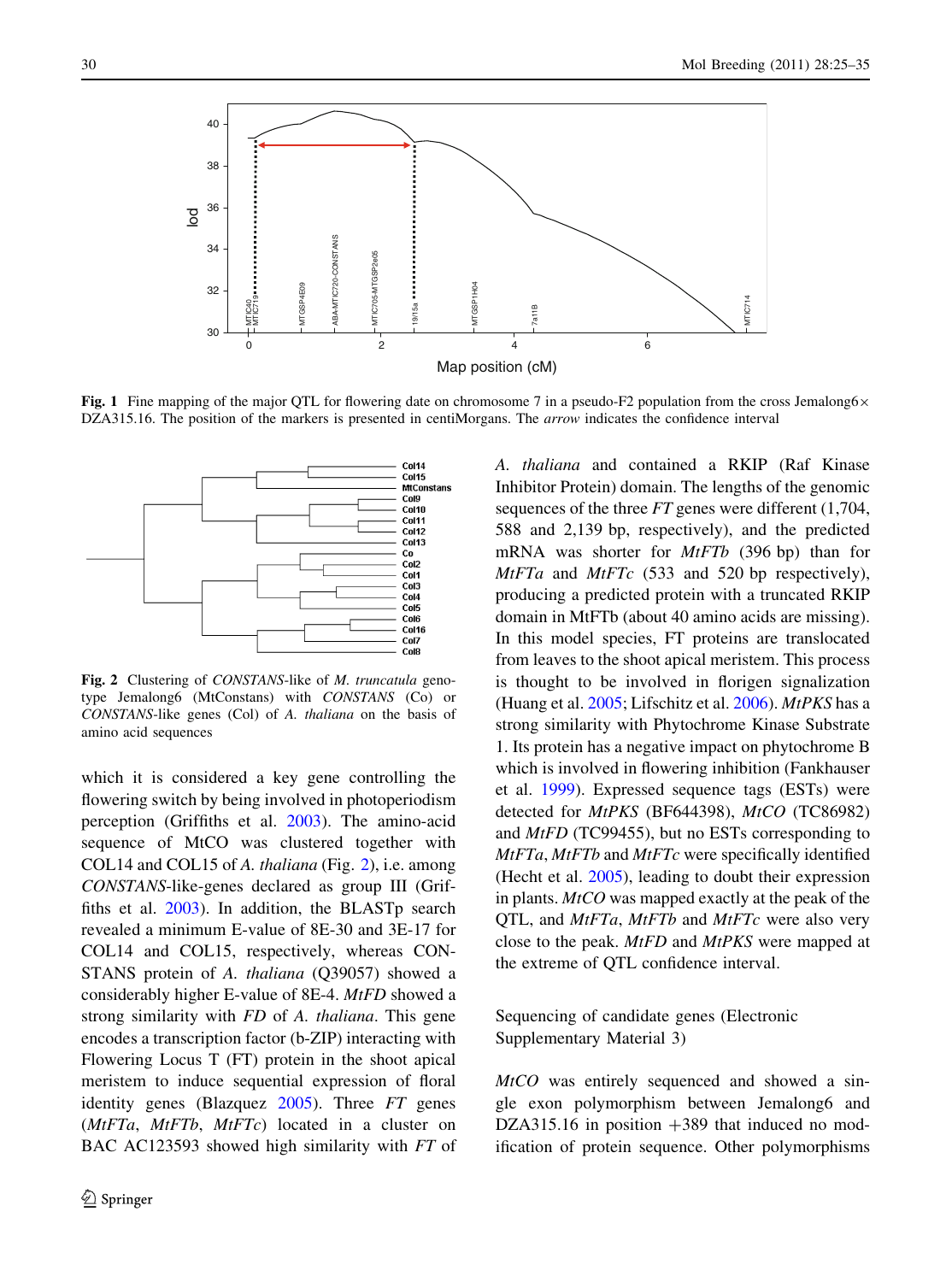were detected in non-coding regions. The promoter sequencing was conducted 1,400 bp before the ATG codon. The cis-element prediction revealed the presence of a TATA-box similar to the structure of a pea TATA-box (Tjaden et al.  $1995$ ) in position  $-76$ before the ATG codon. There were three TATA motifs in Jemalong6 sequence and four motifs for DZA315.16. MtFTa and MtFTc were fully sequenced and no polymorphism was detected among the parents. For *MtFTb*, an exonic insertion of 2 bp in the RKIP domain in DZA315.16 produced a protein reduced to 123 amino acids instead of 131. For MtFD and MtPKS, the cDNAs were partly sequenced in Jemalong6 (103 bp in the first exon for  $MtFD$  and 294 bp in the unique exon between positions 536 and 828 bp for *MtPKS*).

#### Transcriptomic study

MtFTa and MtFTc could not be amplified in our samples harvested in a growth chamber; this fact has to be considered in relation to the absence of ESTs for these genes, even though cDNAs were obtained in samples collected in the greenhouse in spring 2005. No significant variations of MtFD and MtFTb expression in leaves and flowers were recorded between parental lines, whatever the stage (Table 1). Except in the case of leaves harvested after the beginning of flowering, for which a significantly over-expression of MtPKS was recorded in Jemalong6 compared to DZA315.16, expression level of all these three genes  $(MtFTa, MtFD)$  and  $MtPKS$ ) was similar in the two lines in both stages.

For *MtCO* in leaves, a decrease of its expression in Jemalong6 was recorded at the beginning of flowering compared to the vegetative stage. Conversely, the expression of MtCO did not change in DZA315.16 according to the stage.

Comparison of MtCO expression in the two parental lines showed a significantly higher expression of this gene in leaves harvested before flowering in Jemalong6 than in DZA315.16 ( $P < 0.05$ ) with an expression level in Jemalong6 about twice that of DZA315.16. Furthermore, a slightly higher expression of this gene in DZA315.16 than in Jemalong 6 was recorded in leaves harvested at flowering  $(P<0.05)$  (Table 1). No difference of *MtCO* expression was recorded in flowers between the two lines.

In the transcriptomic study performed five times in the course of the day, expression of  $MtCO$  showed a wave-like profile with the highest level at 6:30 p.m. (12 h after sunrise) for the two lines. At this time, a significantly higher expression of this gene was observed in Jemalong6 than in DZA315.16  $(P < 0.05)$  (Fig. 3).

## **Discussion**

Fine mapping and in-silico approach for candidate gene selection

The strategy used in this study to select candidate genes combined genetics and bioinformatics. In order to map the locus of interest and to select candidate genes, we first reduced the confidence interval of the QTL and then used information available from M. truncatula genome sequencing. This fine-mapping strategy based on 1640 pseudo-F2 plants produced a confidence interval of the QTL of 2.4 cM. In comparison, for the same QTL position, we used three connected RIL mapping populations of about

| Gene         | Leaves before flowering |                | Leaves at flowering   |               | <b>Flowers</b>        |            |
|--------------|-------------------------|----------------|-----------------------|---------------|-----------------------|------------|
|              | Jemalong <sub>6</sub>   | DZA315.16      | Jemalong <sub>6</sub> | DZA315.16     | Jemalong <sub>6</sub> | DZA315.16  |
| MtFTb        | 0.63(0.04)              | 0.62(0.06)     | 0.61(0.06)            | 0.62(0.10)    | 0.71(0.03)            | 0.65(0.05) |
| <b>MtPKS</b> | 0.89(0.21)              | 1.03(0.13)     | $0.98(0.07)*$         | $0.90(0.06)*$ | 0.86(0.12)            | 0.90(0.06) |
| MtFD         | 0.81(0.14)              | 0.85(0.27)     | 0.77(0.19)            | 0.73(0.06)    | 0.77(0.03)            | 0.74(0.04) |
| MtCO         | $1.17(0.38)$ *          | $0.63(0.07)^*$ | $0.49(0.08)$ *        | $0.64(0.09)*$ | $0.60$ (na)           | 0.60(0.10) |

Table 1 Expression of candidate genes by semi-quantitative RT-PCR

Results are expressed as the mean of expression ratio between each candidate gene and an internal control (MSC27) followed by standard error in brackets

\* Significant difference ( $P < 0.05$ ) between the two parental lines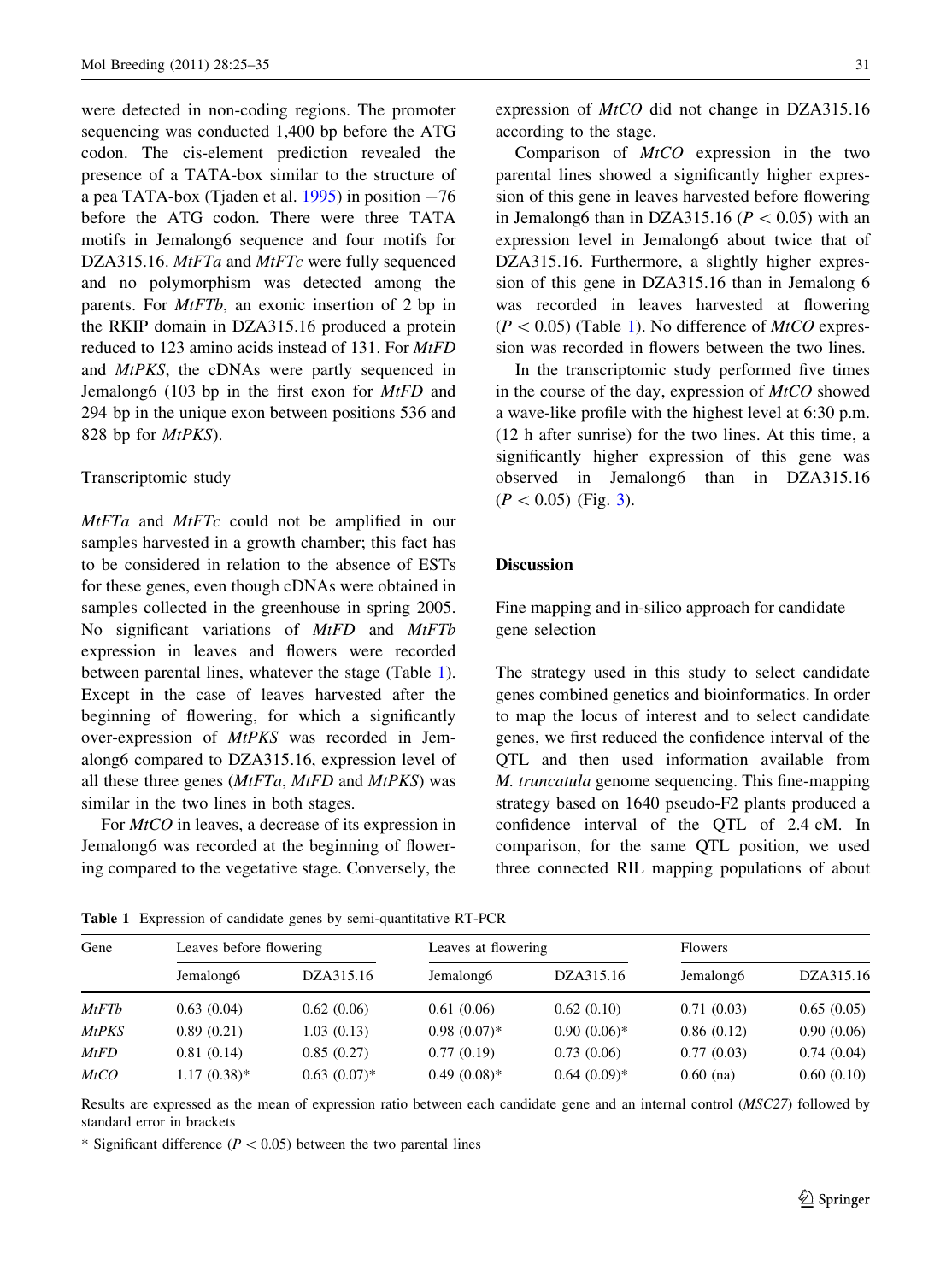

Fig. 3 MtCO expression in leaves during a day prior to flowering for two parental M. truncatula lines (Jemalong6 and DZA315.16) as the mean of expression ratio between each candidate gene and an internal control (MSC27). Bars indicate standard deviations

200 lines each in another study (Pierre et al. 2008). In this case, each population carried this QTL, and the QTL confidence interval calculated over the three populations was only 0.9 cM. Thus a higher precision was obtained in a multiple population QTL experiment of 600 RILs than in a F2 population of 1,640 individuals. A F2 population is known to give a lower QTL precision than a RIL population because heterozygous F2 individuals are not useful to estimate the additive effect of a QTL (De Vienne 1998). However, the chance of observing a common QTL in three different populations is uncertain, so the strategy of gathering RIL populations cannot be recommended in all situations. Furthermore, as the framework map was built on a population of only 199 RILs, the position of the markers delimiting the confidence interval of the QTL in the multiple population experiment cannot be used for an in-silico candidate gene search.

Many genes were identified in the QTL region using BAC sequences and annotations. This was a powerful method to select candidate genes but, in the present situation, this strategy could lack exhaustiveness. Firstly, the presence of gaps in the physical map of M. truncatula implies that parts of genome were not used to select candidate genes. Secondly, BAC selection relies on their mapping within the QTL interval, but this mapping is made by the M. truncatula consortium on a F2 map calculated from a small population (69 individuals; <http://www.medicago/org>), so

some BACs and even contigs may accidentally not be mapped inside this confidence interval, although they should be. Consequently some of the genome sequences of M. truncatula were probably not used to select candidate genes. However, we listed all BACs that spanned the confidence interval of the QTL detected in F6 to perform the fine mapping of this locus. This strategy allowed us to select six candidate genes potentially involved in flowering date control within the relatively small genetic distance of 2.5 cM (MtCO, MtFTa, MtFTb and MtFTc, MtPKS, MtFD). Interestingly, these six genes interact in the plant to induce flowering and they are located very close together in the genome.

Genomic DNA sequencing of these six genes in Jemalong6 and DZA315.16 showed only synonymous mutations for MtFTa, MtFTc, MtPKS and  $MtFD$ . However, in  $MtCO$ , the modification of the TATA-box observed in DZA315.16 compared to Jemalong6 may have impacts on the transcription efficiency. Deletions or mutations in the TATA-box do not break the transcription completely; they can induce either a decrease of the transcript rate or the loss of fidelity for transcription site (O'Shea-Greenfield and Smale  $1992$ ). In *MtFTb*, a gene with a RKIP domain that was truncated, a mutation was detected in an exon in DZA315.16, leading to an even shorter protein sequence. If the protein of Jemalong6 is possibly active, that of DZA315.16 could have a modified activity.

#### Transcriptomic study

The objective of this transcriptomic study was to compare, for two parental lines, the expression level of the genes included in the confidence interval of the QTL. Differential expression of a gene would be an indication that this gene could be involved in the phenotypic variation for flowering date (Marone et al. 2001).

Among the six genes listed in the confidence interval as possibly involved in flowering date, we failed to amplify  $MtFTa$  and  $MtFTc$  cDNA in plants grown in the growth chamber with a photoperiod of 12 h, despite a large range of PCR conditions tested. Surprisingly, cDNA was obtained and sequenced from samples collected in the greenhouse. The absence of amplification could be due to an absence or a very low rate of expression in the samples.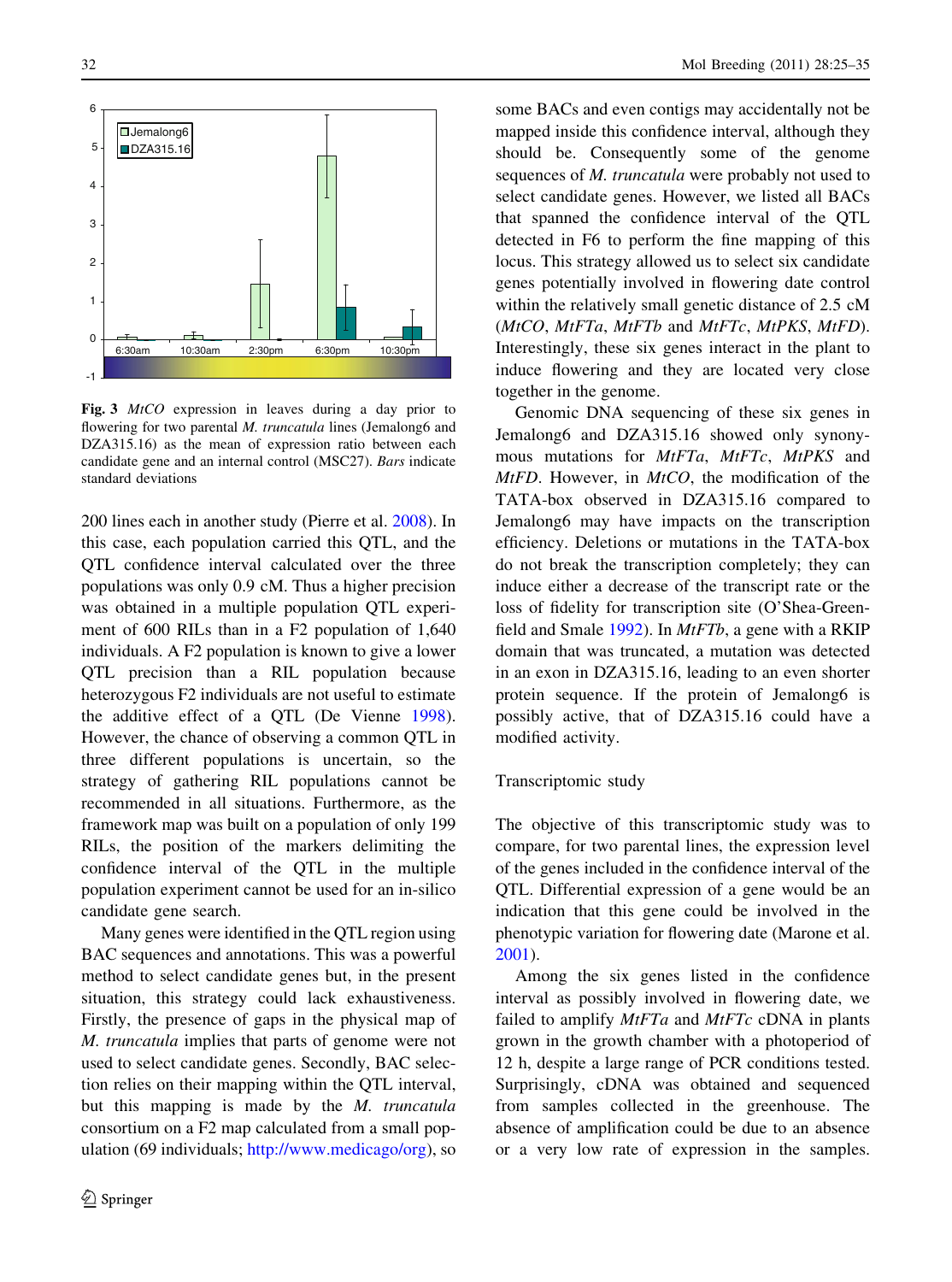Similarly, Hecht et al. (2005) failed to recover these sequences by BLASTp on ESTs database. These FT genes may not be functional.

For the other four genes, only a differential expression of MtCO between Jemalong6 and DZA315.16 was observed in leaves harvested before flowering. In addition, expression during the light period in the day was much higher in Jemalong6 than in DZA315.16. MtCO expression could explain the differences in flowering time between these two lines. This result is in agreement with QTL detection which shows that the peak of the QTL was located on markers ABA/ CONSTANS-like/MTIC720. Differences between the parental lines in both expression level and DNA sequence supports the hypothesis that MtCO is the most probable gene that explains the QTL for flowering date in this cross.  $MtCO$  shows a strong similarity with *CONSTANS* of A. *thaliana* which is well known for its role of flowering promoter (Hayama and Coupland 2004). This gene is involved in light duration perception, according to the model of "external coincidence" (Imaizumi and Kay 2006); its expression shows a circadian oscillation under control of the circadian clock. Its activity is proved to be effective only under light. Thus, the coincidence of a high expression level of CONSTANS and light leads to the induction of genes called ''integrators of flowering''. It has been shown that the direct target of CONSTANS is an FT protein whose transfer from leaves to the shoot apical meristem constitutes the ''florigen'' signal that induces ''floral identity genes''.

Based on the dendrogram and the BLASTp search, MtCO was close to COL14 and COL15 that belong to group III of a CONSTANS-like gene family (Griffiths et al. 2003). This classification was further confirmed by the structure of *MtCO* with three introns, which correspond to the structure of group III COL genes and was in contrast to group I COL genes that have a single intron (Griffiths et al. 2003). This allocation was rather unexpected as active CONSTANS or CONSTANS-like genes were mainly described as belonging to group I (Hayama and Coupland 2004; Skot et al. 2005). In addition, increasing expression of CONSTANS normally affects FT expression, which was not observed in this study. However, research was often restricted to group I genes (e.g. in legumes (Putterill et al. 2004b; Hecht et al.  $2005$ ) and results in A. *thaliana* with COL9 point out the integration in flowering pathway for group III genes (Cheng and Wang 2005). A major role of orthologues of CONSTANS in flowering date control has been shown in other species. A comparative mapping study in A. thaliana and Brassica nigra showed the presence of an orthologue of CONSTANS under the peak of a QTL for flowering date in B. nigra (Lagercrantz et al. 1996b). Moreover, in order to explain a major QTL, a bulk segregant analysis on three RIL populations of Avena sativa was performed and provided evidence for the role of locus Di1, an orthologue of Hd1 in Oriza sativa and CONSTANS in A. thaliana (Locatelli et al. 2006).

It is interesting to note that this QTL on linkage group 7 of M. truncatula exhibited partial dominance. Similarly, in A. thaliana and B. nigra, CONSTANS has been identified as one of the few flowering time loci that exhibit partial dominance when the majority of loci influencing flowering time have alleles that are clearly dominant or recessive (Koornneef et al. 1991; Lagercrantz et al. 1996a).

The difference in the genomic sequence of  $MtFD$ between the parental lines and its expression in leaves and flowers indicate that this gene is a candidate. As the protein produced in DZA315.16 is shorter than in Jemalong6, it could be less active in promoting the flowering process. However, as the RKIP domain of this protein is not entire even in Jemalong6, the activity of this gene is questionable. No other FT gene is described in the M. truncatula genome, even if members of related families (MFT, Mother of FT and TFL, Terminal Flower) exist.

MtFD expression was noticed in this experiment. In A. *thaliana*, this gene is not expressed in leaves. This *MtFD* gene was less similar to *AtFD* than a gene present on chromosome 6 of M. truncatula (score 6E-5 vs. 2E-14). MtFD on chromosome 7 may not be involved in the flowering pathway.

It seems that even if flowering date pathways are similar across plant species (Komeda 2004), the genes involved in genetic variation within species are different. Indeed, FRIGIDA and FLOWERING LOCUS C, which are respectively involved in the vernalization and the autonomous pathways, seem to play a leading part in A. thaliana (Salathia et al. 2006; Li et al. 2006) whereas fine mapping of a QTL explaining 73% of flowering date variability in Glycine max enabled the identification of FT1, an orthologue of FT (Yamanaka et al. 2005). Further studies are needed to test the MtCO candidate gene hypothesis. Such investigations could involve RNAi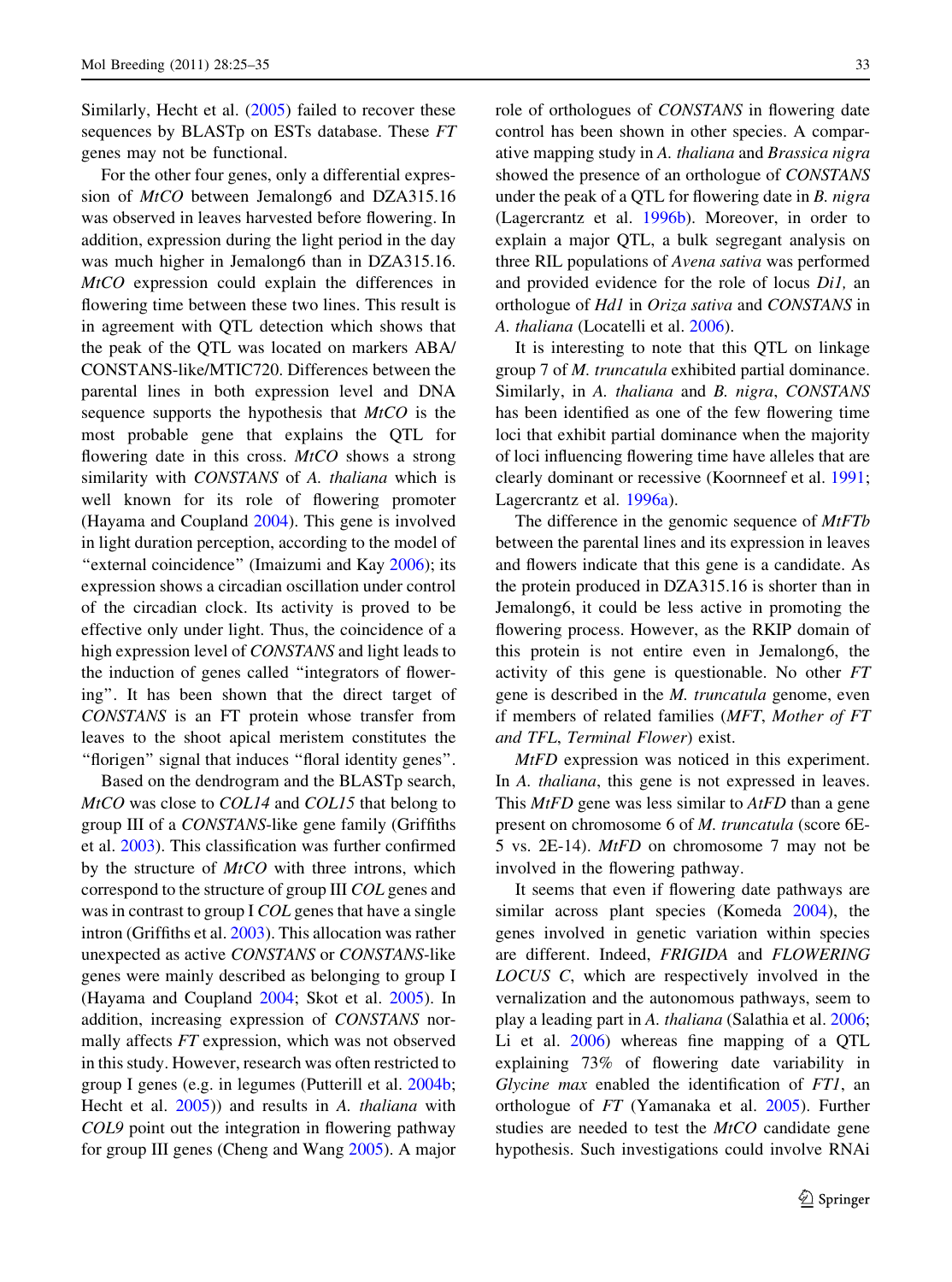or complementation of A. thaliana mutants with Jemalong6 allele. The next step will be to evaluate the part of flowering date variation covered by the MtCO gene in a large range of genetic material, as already described for FRI in A. thaliana (Le Corre 2005). M. truncatula accessions are already available (Ronfort et al. 2006) for an association genetics analysis (Flint-Garcia et al. 2003).

The fine-mapping strategy together with a bioanalysis of sequencing data was efficient in identifying six candidate genes involved in the major QTL for flowering date on chromosome 7 of M. truncatula. Sequence polymorphism and differential expression among the two parental lines indicated that a gene belonging to the *CONSTANS*-like family could explain this QTL.

Acknowledgments The authors are very grateful to F. Durand, C. Gibelin and D. Cadier for their help in genotyping recombinants, gene sequencing and RT-PCRs, to J.F. Bourcier and J. Jousse for phenotyping the plants, to R. Minault and F. Gelin for greenhouse management and to M.R. Perretan and G. Boutet at INRA of Clermont-Ferrand for pseudo-F2 genotyping. J.B. Pierre received a Ph.D. grant from Région Poitou-Charentes.

#### References

- Arcade A, Labourdette A, Falque M, Mangin B, Chardon F, Charcosset A, Joets J (2004) BioMercator: integrating genetic maps and QTL towards discovery of candidate genes. Bioinformatics 20:2324–2326
- Aubert G, Morin J, Jacquin F, Loridon K, Quillet MC, Petit A, Rameau C, Lejeune-Henaut I, Huguet T, Burstin J (2006) Functional mapping in pea, as an aid to the candidate gene selection and for investigating synteny with the model legume Medicago truncatula. Theor Appl Genet 112: 1024–1041
- Barker D, Bianchi S, Blondon F, Dattée Y, Duc G, Essad S, Flament P, Gallusci P, Génier G, Guy P, Muel X, Tourneur J, Denarie J, Huguet T (1990) Medicago truncatula, a model plant for studying the molecular genetics of the Rhizobium-legume symbiosis. Plant Mol Biol Rep 8:40–49
- Bell CJ, Dixon RA, Farmer AD, Flores R, Inman J, Gonzales RA, Harrison MJ, Paiva NL, Scott AD, Weller JW, May GD (2001) The Medicago Genome initiative: a model legume database. Nucleic Acids Res 29:114–117
- Blazquez MA (2005) The right time and place for making flowers. Science 309:1024–1025
- Broman KW, Wu H, Sen S, Churchill GA (2003) R/qtl: QTL mapping in experimental crosses. Bioinformatics 19:889– 890
- Chabaud M, Larsonneau C, Marmouget C, Huguet T (1996) Transformation of barrel medic (Medicago truncatula Gaertn) by Agrobacterium tumefaciens and regeneration via somatic embryogenesis of transgenic plants with the

MtENOD12 nodulin promoter fused to the gus reporter gene. Plant Cell Rep 15:305–310

- Cheng XF, Wang ZY (2005) Overexpression of COL9, a CONSTANS-LIKE gene, delays flowering by reducing expression of CO and FT in Arabidopsis thaliana. Plant J 43:758–768
- Cheung W, Hubert N, Landry B (1993) A simple and rapid DNA microextraction method for plant, animal, and insect suitable for RAPD and other PCR analyses. PCR Methods Appl 3:69–70
- Choi HK, Mun JH, Kim DJ, Zhu H, Baek JM, Mudge J, Roe B, Ellis N, Doyle J, Kiss GB, Young ND, Cook DR (2004) Estimating genome conservation between crop and model legume species. Proc Natl Acad Sci USA 101:15289– 15294
- Cook DR (1999) Medicago truncatula—a model in the making!. Curr Opin Plant Biol 2:301–304
- Crespi MD, Jurkevitch E, Poiret M, Daubentoncarafa Y, Petrovics G, Kondorosi E, Kondorosi A (1994) Enod40, a gene expressed during nodule organogenesis, codes for a nontranslatable RNA involved in plant-growth. EMBO J 13:5099–5112
- de Givry S, Bouchez M, Chabrier P, Milan D, Schiex T (2005) CAR(H)(T)AGene: multipopulation integrated genetic and radiation hybrid mapping. Bioinformatics 21:1703– 1704
- De Vienne D (1998) Les marqueurs moléculaires en génétique et biotechnologies végétales. INRA, Paris
- Delalande M, Ronfort J, Prosperi JM (2004) Diversity for flowering time in a large collection of *Medicago trunca*tula Gaertn. North American Alfalfa Improvement Conference, Québec
- Fankhauser C, Yeh KC, Lagarias JC, Zhang H, Elich TD, Chory J (1999) PKS1, a substrate phosphorylated by phytochrome that modulates light signaling in Arabidopsis. Science 284:1539–1541
- Flint-Garcia SA, Thornsberry JM, Buckler ES IV (2003) Structure of linkage disequilibrium in plants. Annu Rev Plant Biol 54:357–374
- Gamas P, Debellé F, Berges H, Godiard L, Niebel A, Journet EP, Gouzy J (2006) Medicago truncatula cDNA and genomic libraries. Medicago truncatula Handbook
- Griffiths S, Dunford RP, Coupland G, Laurie DA (2003) The evolution of CONSTANS-like gene families in barley, rice, and Arabidopsis. Plant Physiol 131:1855–1867
- Hayama R, Coupland G (2004) The molecular basis of diversity in the photoperiodic flowering responses of Arabidopsis and rice. Plant Physiol 135:677–684
- Hecht V, Foucher F, Ferrandiz C, Macknight R, Navarro C, Morin J, Vardy ME, Ellis N, Beltran JP, Rameau C, Weller JL (2005) Conservation of Arabidopsis flowering genes in model legumes. Plant Physiol 137:1420–1434
- Huang T, Bohlenius H, Eriksson S, Parcy F, Nilsson O (2005) The mRNA of the Arabidopsis gene FT moves from leaf to shoot apex and induces flowering. Science 309:1694– 1696
- Huguet T, Gherardi M, Chardon F, Sartorel E, Prosperi JM, Chennaoui-Kourda H, Aouani ME (2007) Creation of a consensus genetic-physical (CGPM) for the identification of Medicago truncatula genes involved in natural variation. In: Huguet T, Aouani ME (eds), Model legume